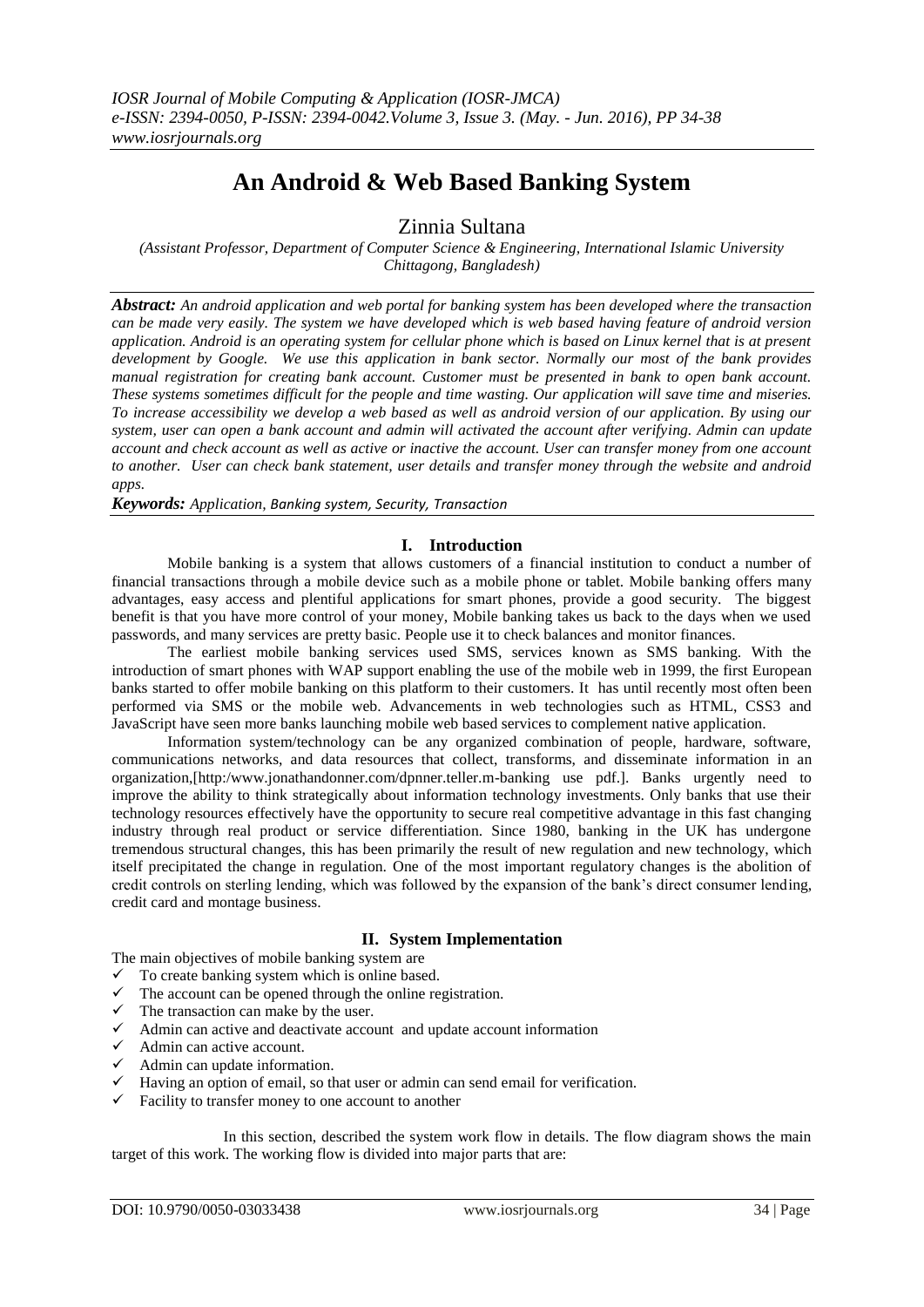1. Request for creating account 2. Active account by admin sending email to user 3. User log-in 4. For security password & pin 5. Check Bank statement and user details 6. Fund Transfer. The workflow of the proposed work is shown in Fig.



**Fig1:** Workflow of the proposed system

#### 1. Request for creating account

Mobile banking is a system that allows customers of a financial institution to conduct a number of financial transactions through a mobile device. The biggest benefit is that user can open account through the computer. After verification by the admin account will be activate. Admin send a mail with account \_no to user email Fig.2 shows the application form of creating bank account.

|                          | <b>Register Account:</b>                                                                    |
|--------------------------|---------------------------------------------------------------------------------------------|
|                          | Please register your account with us to take the benefits of our Online Banking facelities. |
|                          |                                                                                             |
|                          | Personal Information                                                                        |
| <b>Flirst Name</b>       |                                                                                             |
| <b>Last Name</b>         |                                                                                             |
| Password                 |                                                                                             |
| <b>Confirm Password</b>  |                                                                                             |
| Email ID                 |                                                                                             |
| <b>Phone Number</b>      | . (2000) 3006-3000X                                                                         |
| Date of Blith            |                                                                                             |
| <b>Profile Plos</b>      | Browse No file selected.                                                                    |
| Gender                   | Please select your gender _                                                                 |
|                          | Address Information                                                                         |
| <b>Address</b>           | .11                                                                                         |
| <b>City Name</b>         |                                                                                             |
| <b>atato</b>             |                                                                                             |
| Zip Code                 |                                                                                             |
|                          | Bank Account Information                                                                    |
| <b>Account type</b>      | Please select Account Type __                                                               |
| <b>Account Pln</b>       |                                                                                             |
| <b>Verify Pin Number</b> |                                                                                             |
|                          | If your are already register with us, please Login Now.                                     |
|                          | <b>Register Accounti</b>                                                                    |

**Fig2:** Creating bank Account online.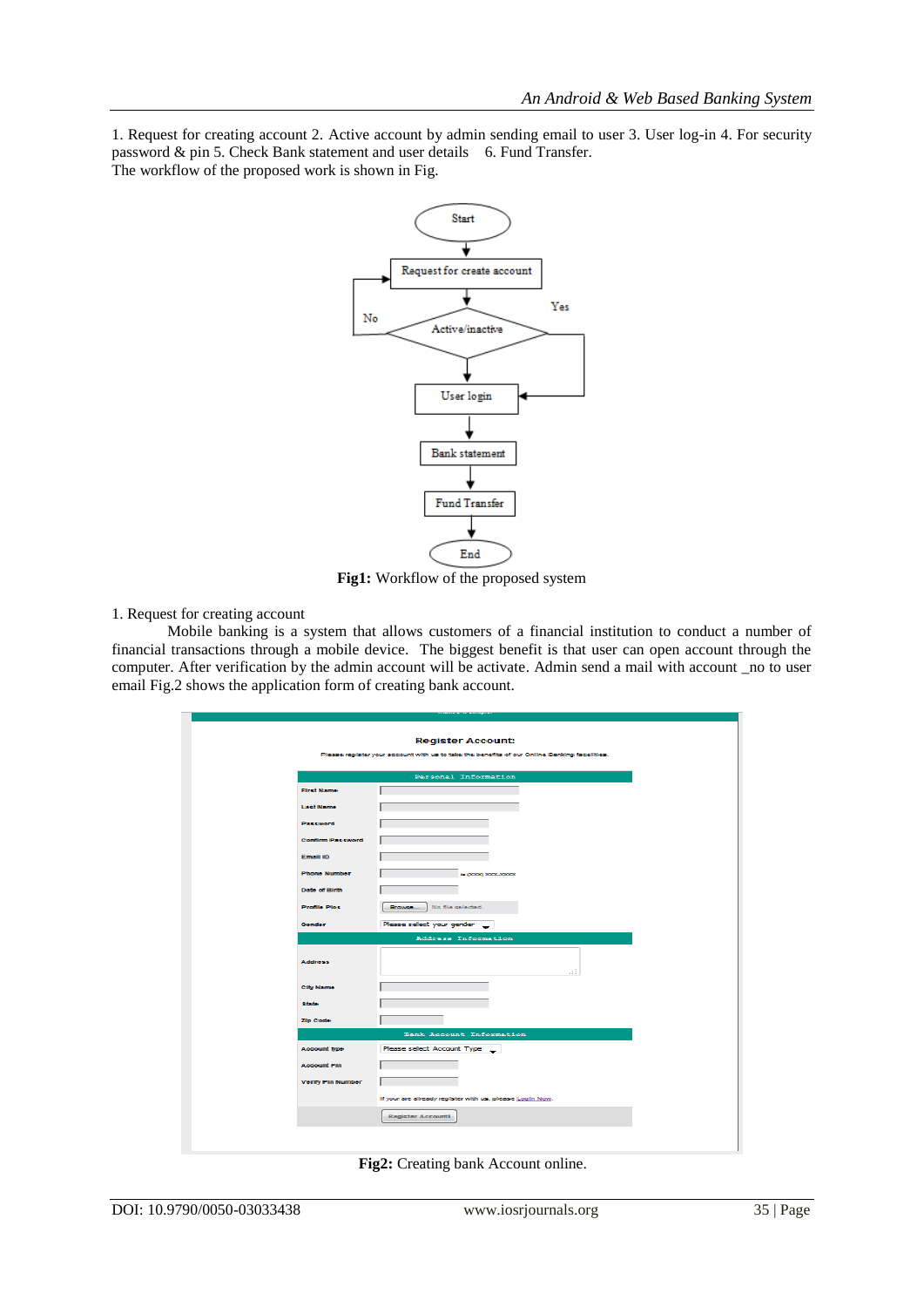#### 2. Security of mobile banking system

This section describes the procedure of the mobile application that process of security system. The security of mobile banking is user log in. For the security purpose there need password and pin number for log in to the account.

| $\sum_{i=1}^{n}$<br>Ī   | <b>3G监信 ■ 15:50</b> |
|-------------------------|---------------------|
| Login<br>Account Number |                     |
| Password                |                     |
|                         | LOGIN               |
|                         |                     |
|                         |                     |

**Fig 3:** log-in system

#### 3. User details

In this section describes the process of retrieving data from the user's current information through the android mobile application and web. For this step, user needs to log-in to user's account with password and pin. Fig. 3 shows user details of bank account holder

| 3<br>$\overline{\phantom{a}}$<br>$\sum_{i=1}^{n}$ | 3G% <b>d</b> =<br>15:52 |
|---------------------------------------------------|-------------------------|
| <b>Account Details</b><br>$=$                     | Ε                       |
| <b>Full Name</b>                                  |                         |
| REEDA-E-FATEMA                                    |                         |
| Email                                             |                         |
| reeda888@gmail.com                                |                         |
| <b>Phone</b>                                      |                         |
| $(187)$ 297-7656                                  |                         |
| <b>Address</b>                                    |                         |
| <b>GEC Chittagong</b>                             |                         |
| City                                              |                         |
| Chittagong                                        |                         |
| <b>Zip Code</b>                                   |                         |
| 123                                               |                         |
| <b>Account Number</b>                             |                         |
| 1068814699                                        |                         |
| <b>Account Balance</b>                            |                         |
| balance                                           |                         |
| <b>Pin Number</b>                                 |                         |

**Fig.4** Retrieve user details information.

## 4. Retrieve Bank statement of user

A bank statement or account statement is a summary of financial transactions which have occurred over a given period on a bank account held by a person or business with a financial institution. This section described the process of retrieving the bank statement of user. After user's current transaction user can see the bank statement to the user mobile. Figure-5 shows the Bank statement of the user.

| $\blacksquare$<br>$\approx$ $\triangle$                                    |              | 3GM 15:52     |
|----------------------------------------------------------------------------|--------------|---------------|
| <b>Account Statement</b><br>=                                              |              | E             |
| 2016-04-09 02:20:49                                                        |              | TX100000028   |
| <b>Description</b>                                                         | Debit        | <b>Credit</b> |
| Fund transfer of \$10 to<br>Account 100185565865<br>Reference# TX100000028 | \$10.00      | 10,000.00     |
| 2016-04-09 02:18:04                                                        |              | TX100000027   |
| <b>Description</b>                                                         | Debit        | Credit        |
| Fund transfer of \$100 to<br>Account 8345404707<br>Reference# TX100000027  | \$100.00     |               |
| 2016-04-09 02:17:56                                                        |              | TX100000026   |
| <b>Description</b>                                                         | <b>Debit</b> | Credit        |
| Fund transfer of \$100 to<br>Account 8345404707<br>Reference# TX100000026  | \$100.00     |               |
|                                                                            |              |               |
| Available Credit Balance = \$9,790.00                                      |              |               |
| Fig. 5 The customized bank statement                                       |              |               |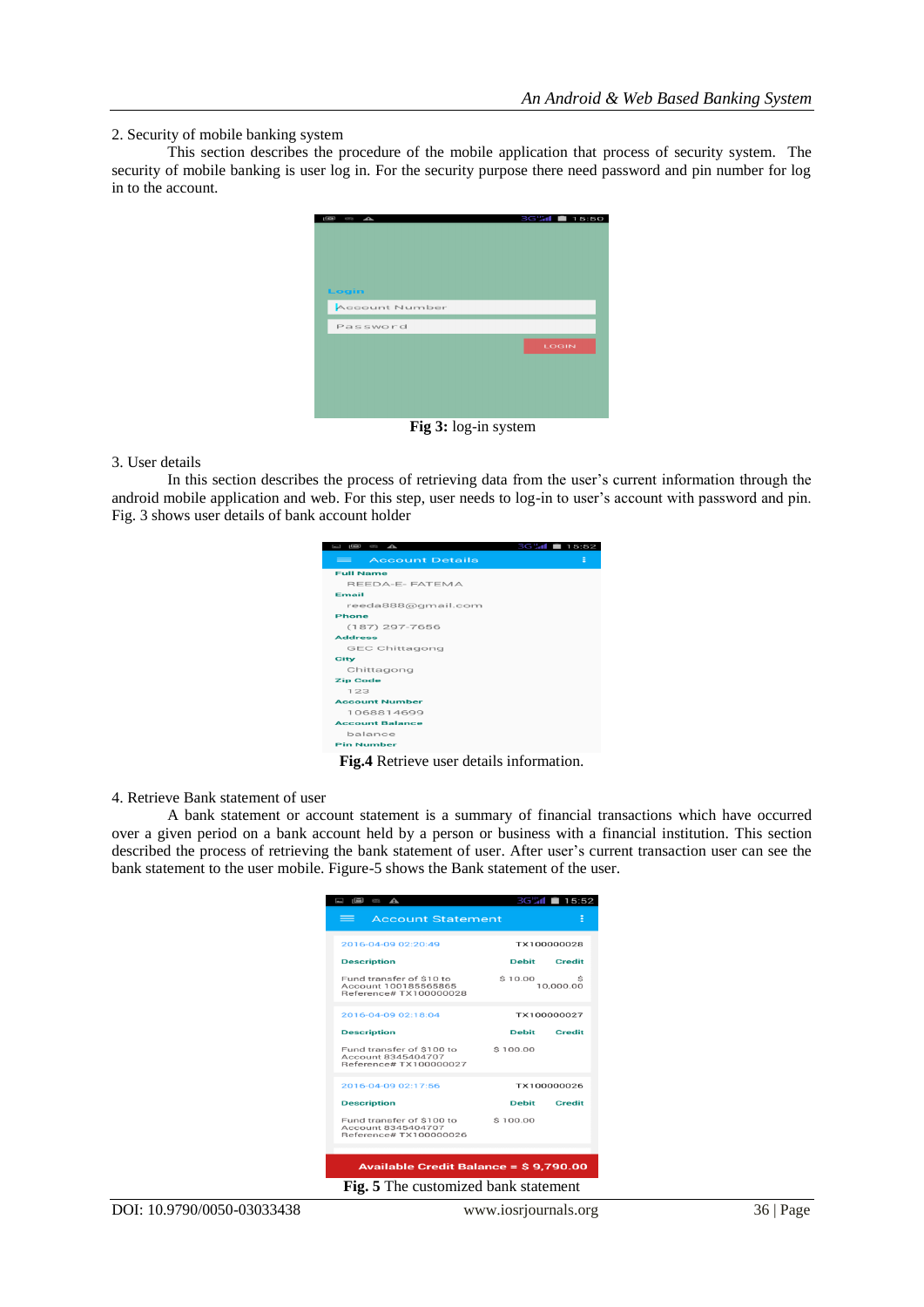5. The types of financial transactions which a customer may transact through mobile banking include obtaining account balances and list of latest transaction. Fund transfer between customers account or another customers account. Some also enable copies of statements to be downloaded and sometimes printed at the customer's premises, and some banks charge a fee for mailing hardcopies of bank statements.

Three types of transaction are introduces here-

*Domestic Transfer:* For transaction of local bank in a country we offer domestic transfer.

*Local Transfer:* For transaction of same bank in a country we offer local transfer.

*International Transfer:* For transaction of bank in different country we offer international transfer.

| $\mathbf{z}$<br>$\overline{\phantom{a}}$<br>$\sum_{i=1}^{n}$ | 3G M 15:52      |   |
|--------------------------------------------------------------|-----------------|---|
| <b>Fund Transfer</b><br>= 1                                  |                 | š |
| Receiver's Bank Name                                         |                 |   |
| Receiver's Name                                              |                 |   |
| Receiver's Account Number                                    |                 |   |
| Swift number                                                 |                 |   |
| 1068814699                                                   |                 |   |
| <b>Amount to Transfer</b>                                    |                 |   |
| <b>Domestic Transfer</b>                                     |                 |   |
| Date of Transaction                                          |                 |   |
| <b>Transfer Description</b>                                  |                 |   |
| $\mathbf{E}^{\prime}$ (Expand Technology                     | <b>TRANSFER</b> |   |

**Fig. 6** Fund Transfer

Fig. 6 shows the direction towards the victim's current location. According to the figure, the receiver retrieves the current location of the victim after opening the getting message which shows direction of victims via Google map.

### **III. Experimental Result**

This section explains the performance analysis of the proposed system. The criterion that is considered in this section is the transaction facility provide in mobile banking system. This criterion is based on the performance of mobile banking system. In the experiment it is tested whether the system run through the particular situation. The experimental result is shown in Table I.

|                                               |                      | <b>TableT:</b> Experimental Result in Particular Situation |                                |
|-----------------------------------------------|----------------------|------------------------------------------------------------|--------------------------------|
| Condition                                     | <b>Excepted User</b> | <b>Actual Result</b>                                       | Causes                         |
| Empty some information in                     | False                | False                                                      | Error so all data result error |
| Registration page.                            |                      |                                                            |                                |
| Having Zero balance trying to                 | False                | False                                                      | No money transfer and          |
| send money                                    |                      |                                                            | error                          |
| Invalid date Format and invalid<br>Account no | False                | False                                                      | Error no Result                |
| Giving information                            | True                 | True                                                       | System run successfully        |
| Correctly                                     |                      |                                                            |                                |
| Log In with account No $\&$                   | True                 | True                                                       | Allowed to login               |
| password                                      |                      |                                                            |                                |

| Table1: Experimental Result in Particular Situation |
|-----------------------------------------------------|
|-----------------------------------------------------|

From the experimental result it is seen that the mobile banking system is worked perfectly when the use of Account-no, password and pin are correct. In other case it does not work.